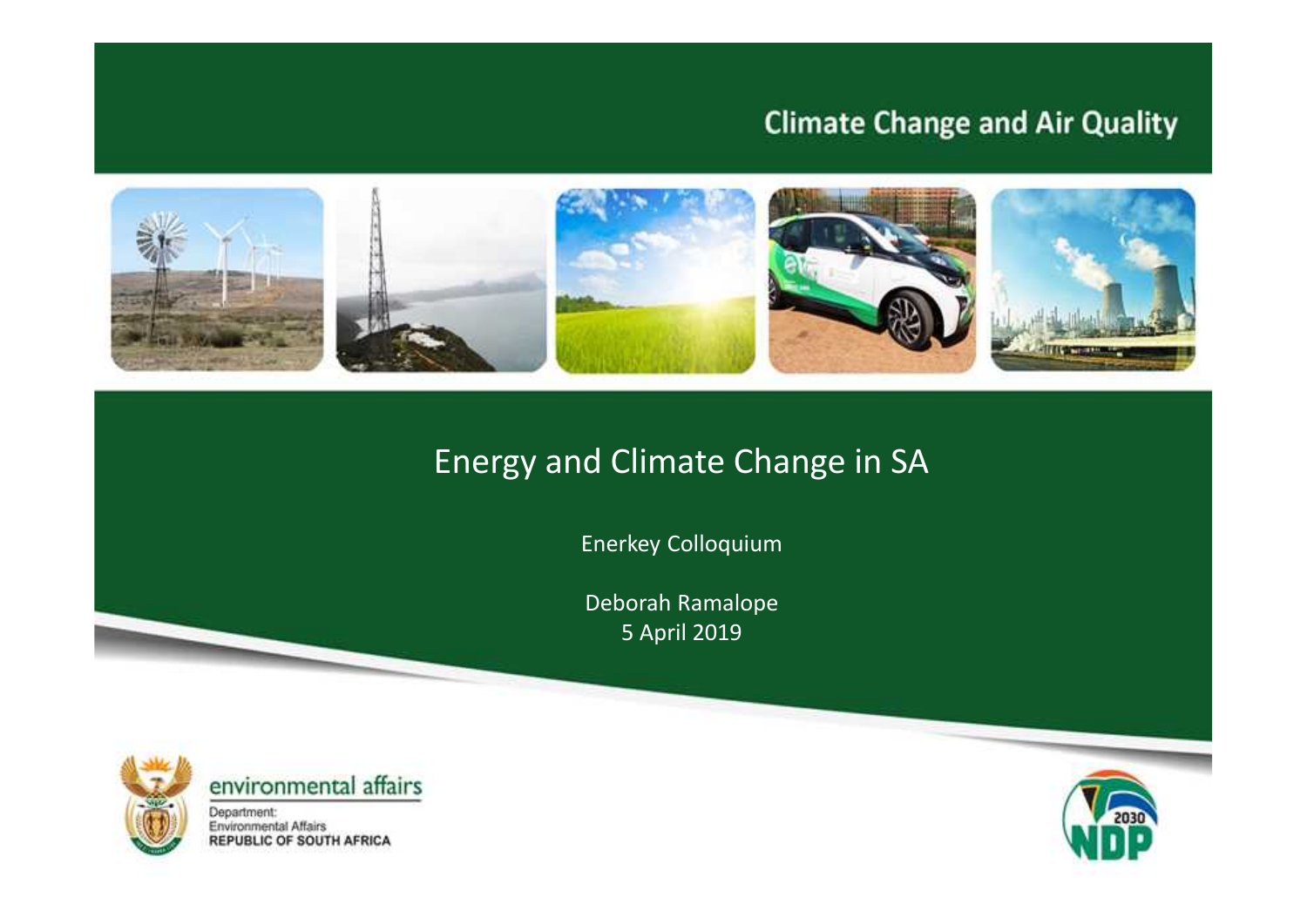## **Energy Emissions**

- The Energy sector is by far the largest contributor to greenhouse gas (GHG) emissions in the country
- The sector accounted for 79.5% of the total gross emissions for South Africa

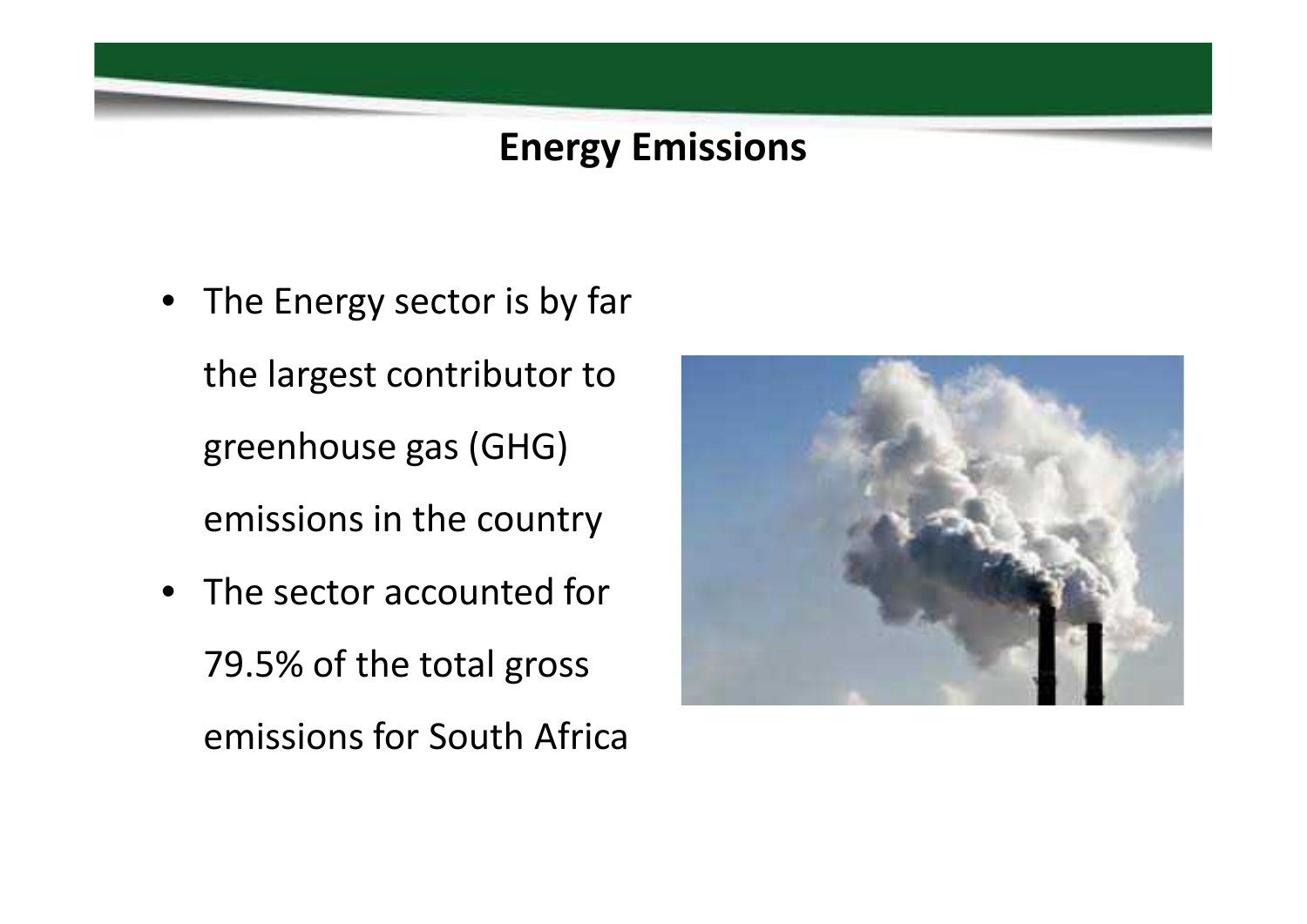### **South Africa's Greenhouse Gas Mitigation Potential Analysis (MPA)**

### **Mitigation Potential**

- *Overall objective*: Present a set of viable options for reducing GHGs in key economic sectors…by identifying and analysing mitigation options - *Energy*,…….
- The abatement options for the power sector dominate abatement potential for the Energy sector  $-$  accounting for between and 79% and 89% of the total energy mitigation potential

### **MPA Sectors**

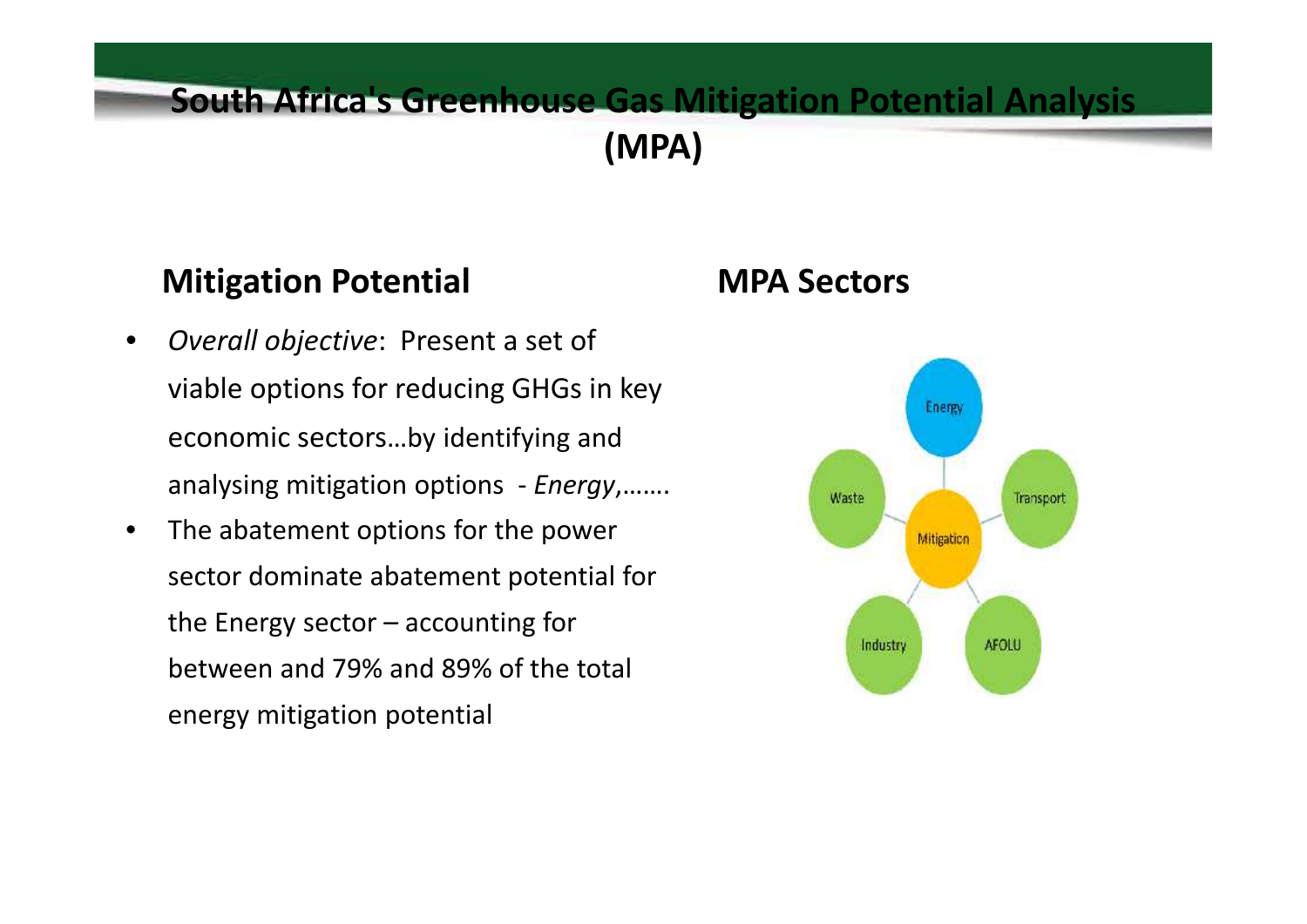### **MPA ….**

#### **2014: Mitigation Potential for the RE measures & installed capacity required**

| <b>Abatement measure</b> |                | 2020                |           | 2030                |           | 2050                |           |
|--------------------------|----------------|---------------------|-----------|---------------------|-----------|---------------------|-----------|
|                          |                | ktco <sub>2</sub> e | <b>MW</b> | ktco <sub>2</sub> e | <b>MW</b> | ktco <sub>2</sub> e | <b>MW</b> |
| Renewable                | Onshore wind   | 12,524              | 5,600     | 33,396              | 13,600    | 78,794              | 32,000    |
| <b>Energy</b>            | Solar          |                     |           |                     |           |                     |           |
|                          | phot           |                     |           |                     |           |                     |           |
|                          | ovol           | 8,921               | 3,700     | 20,977              | 8,700     | 54,227              | 22,500    |
|                          | taic           |                     |           |                     |           |                     |           |
|                          | (concentrated) |                     |           |                     |           |                     |           |
|                          | Concentrated   |                     |           |                     |           |                     |           |
|                          | solar<br>power |                     | 700       |                     |           |                     |           |
|                          | (parabolic     | 1,966               |           | 5,897               | 1,700     | 11,009              | 3,000     |
|                          | trough)        |                     |           |                     |           |                     |           |
|                          | <b>Biomass</b> | 900                 | 250       | 2,699               | 750       | 11,471              | 1,500     |
|                          | Import (hydro) |                     |           | 1,695               | 3,489     | 8,947               | 3,489     |
|                          | Domestic       |                     |           |                     |           |                     |           |
|                          | (hyd           |                     |           |                     |           |                     |           |
|                          | ro)            |                     |           |                     |           |                     |           |
| <b>Total RE</b>          |                | 24,311              | 10,250    | 64,664              | 28,239    | 164,448             | 62,489    |

### **Sector Potential**

- Power sector analysis influenced by the IRP 2010
	- eg
		- Choice of measures
		- Annual built caps imposed on RE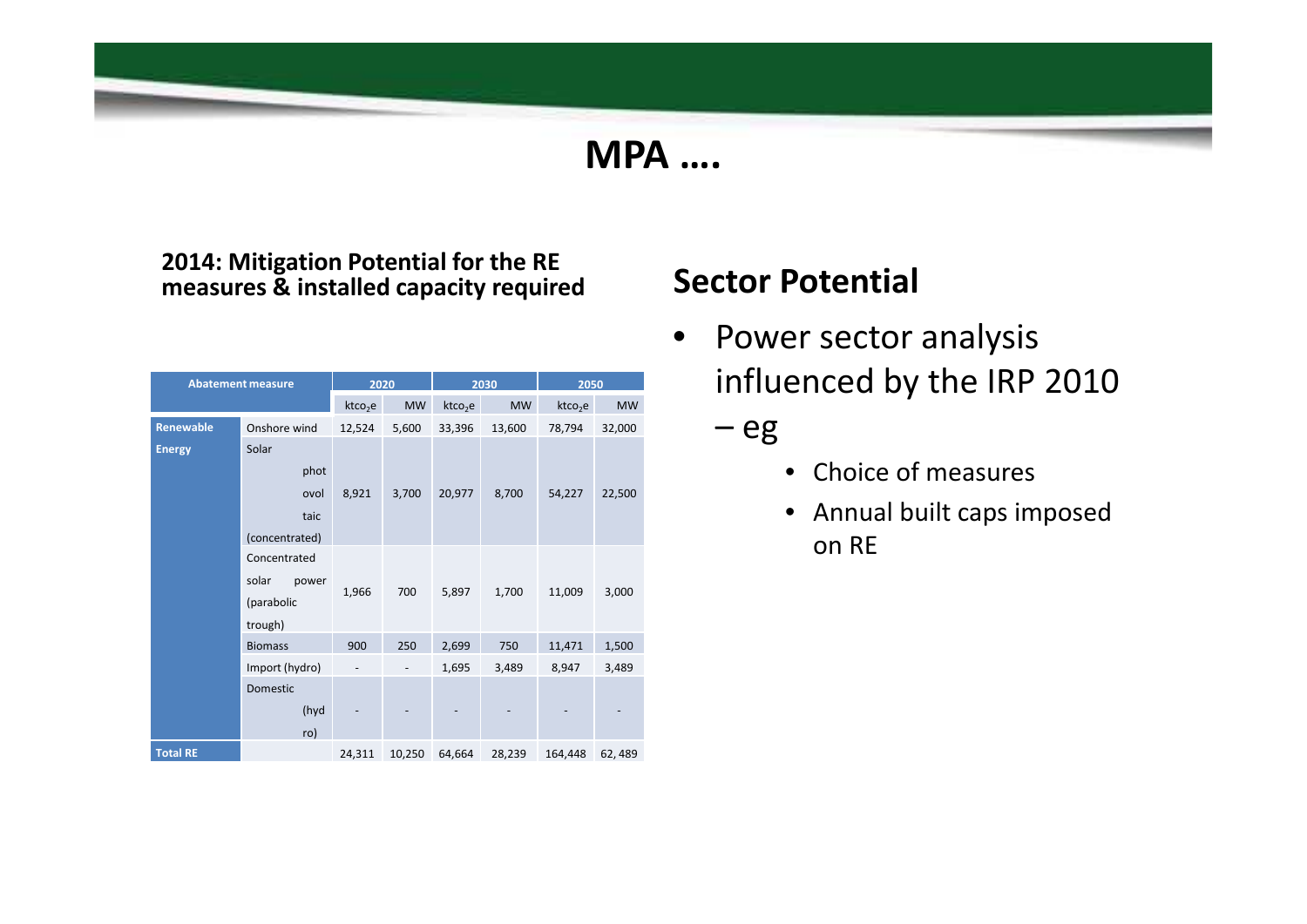# *MPA Update Preliminary Results:* Breakdown of Mitigation

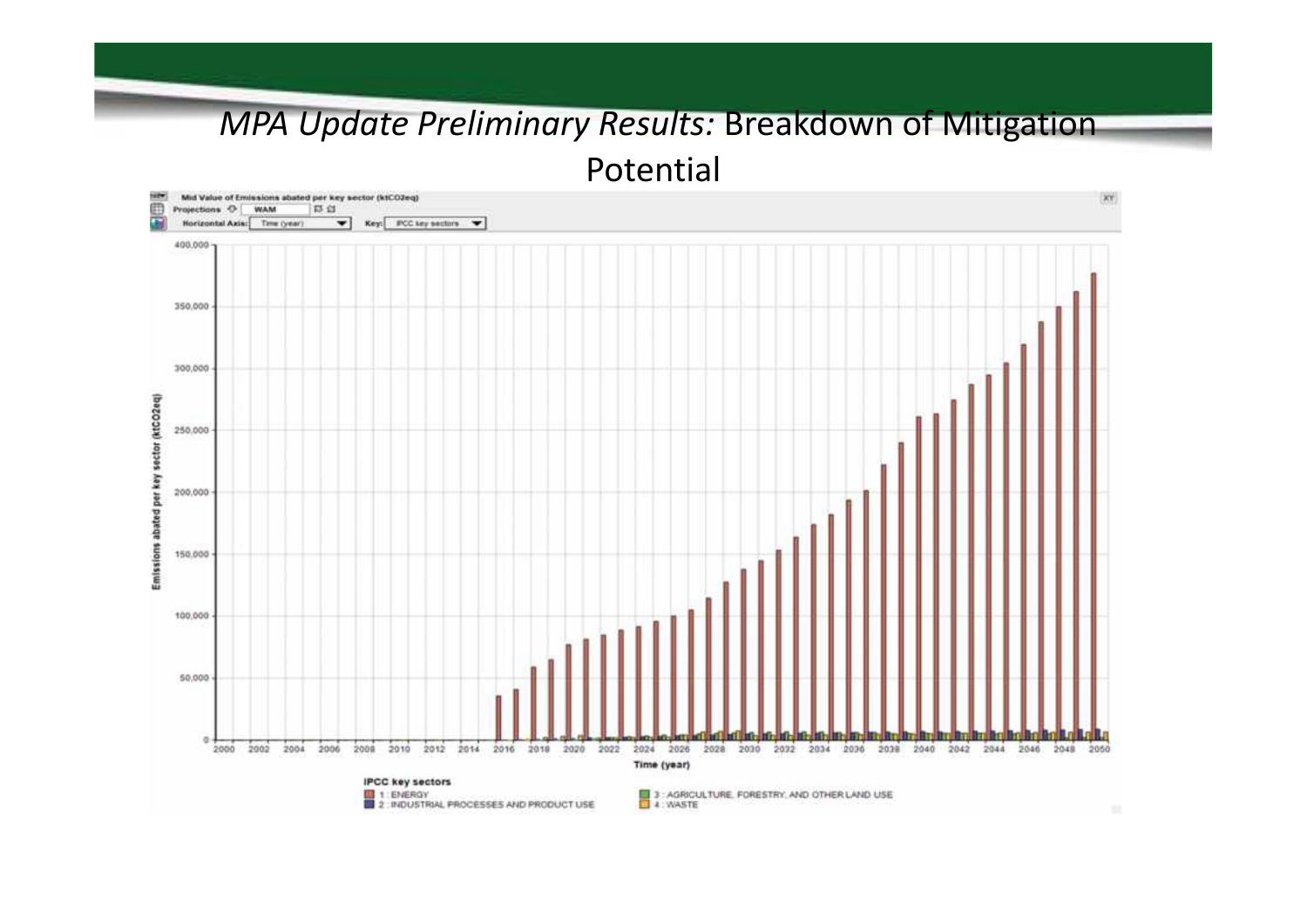## **Reducing emissions in the energy sector**

- key important facts when considering how to reduce emissions:
	- The *electricity sector is the most cost-effective sector to reduce emissions in* – the technology is currently mature and available now (cleaner technologies), and there are far more options than there are in sectors
	- *Costs of clean energy is decreasing rapidly* cheaper to invest in low-carbon technology than in high-carbon technologies such as coal plants
	- Globally *decline in demand for coal & lack of appetite to invest in fossil fuels*

This means that in future, emissions from the electricity sector should be a far smaller percentage of national emissions than they are now. Otherwise, other sectors will face disproportional costs.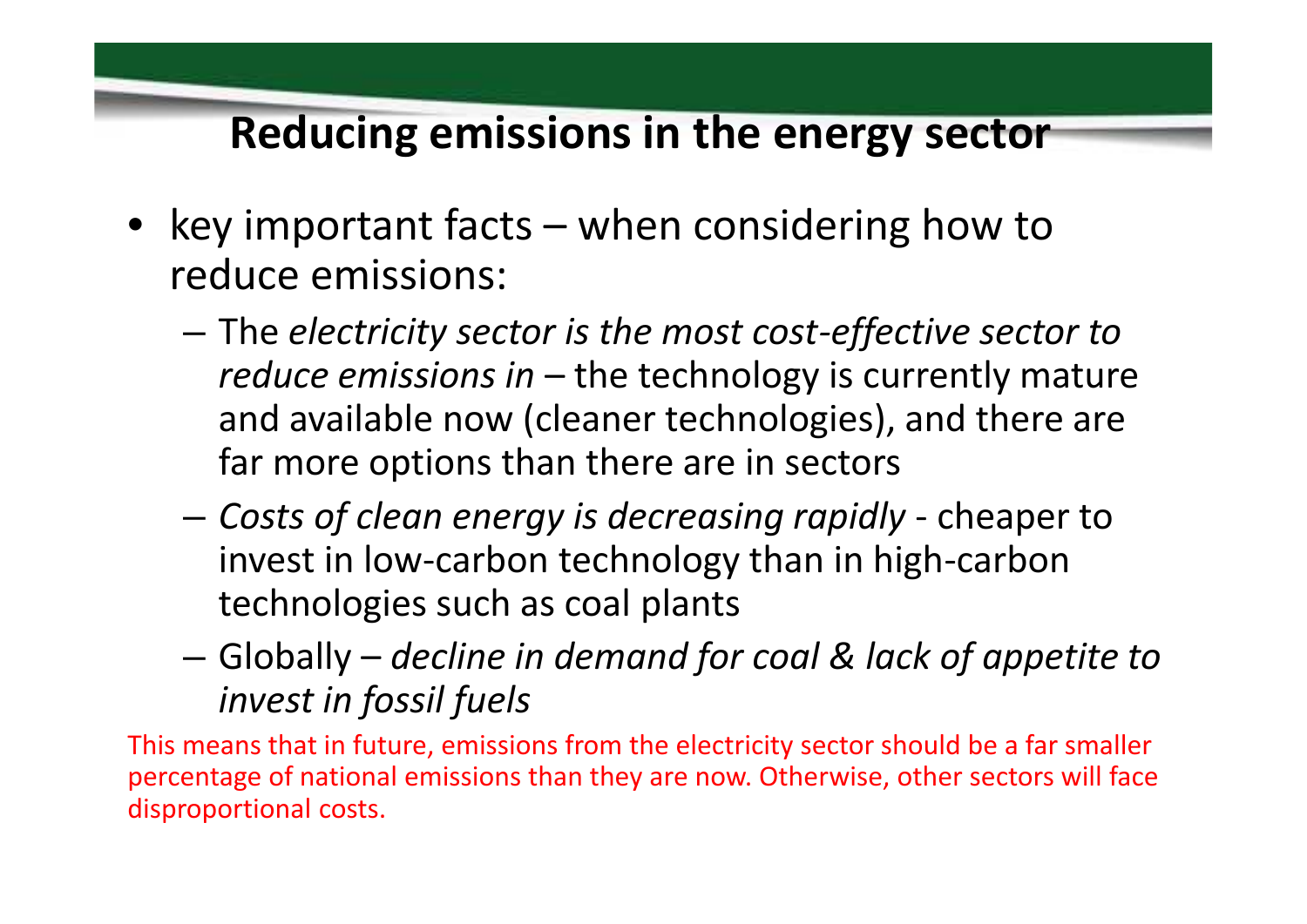## National Mitigation Potential

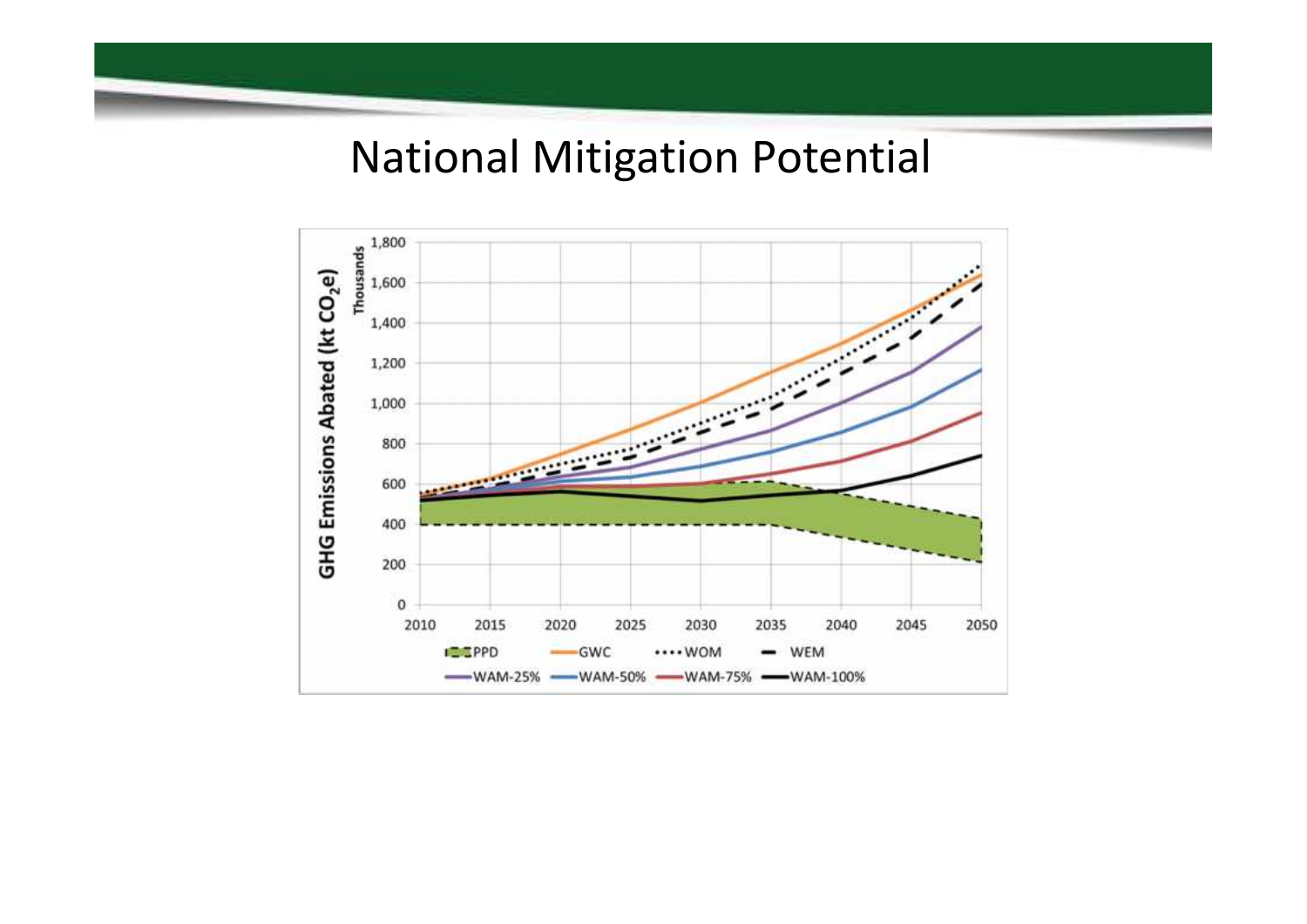# **National Climate Change Policy Response**

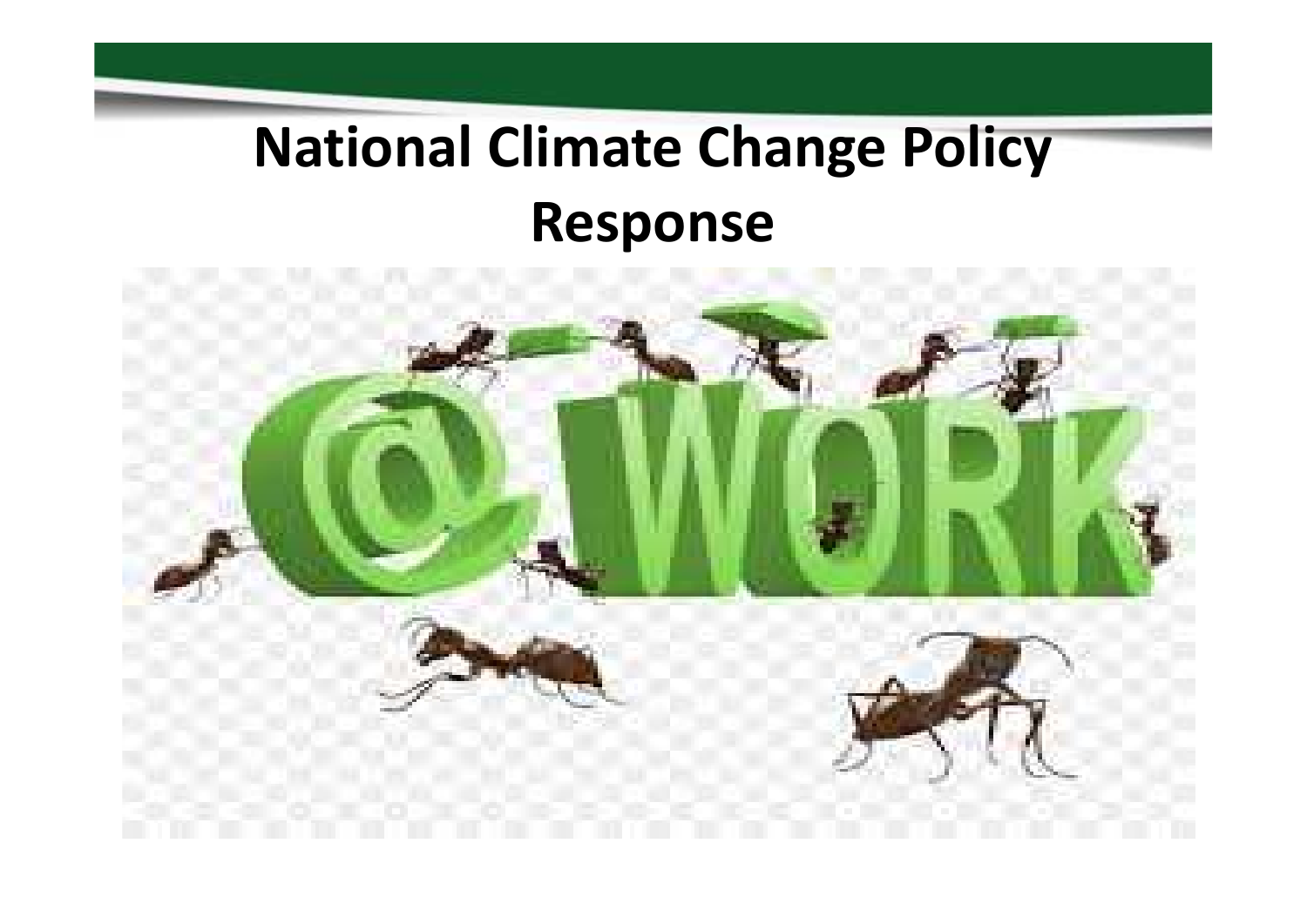## National Response: SA NDC

Key outcomes of COP 24: -Rulebook agreed *- Now time to implement*

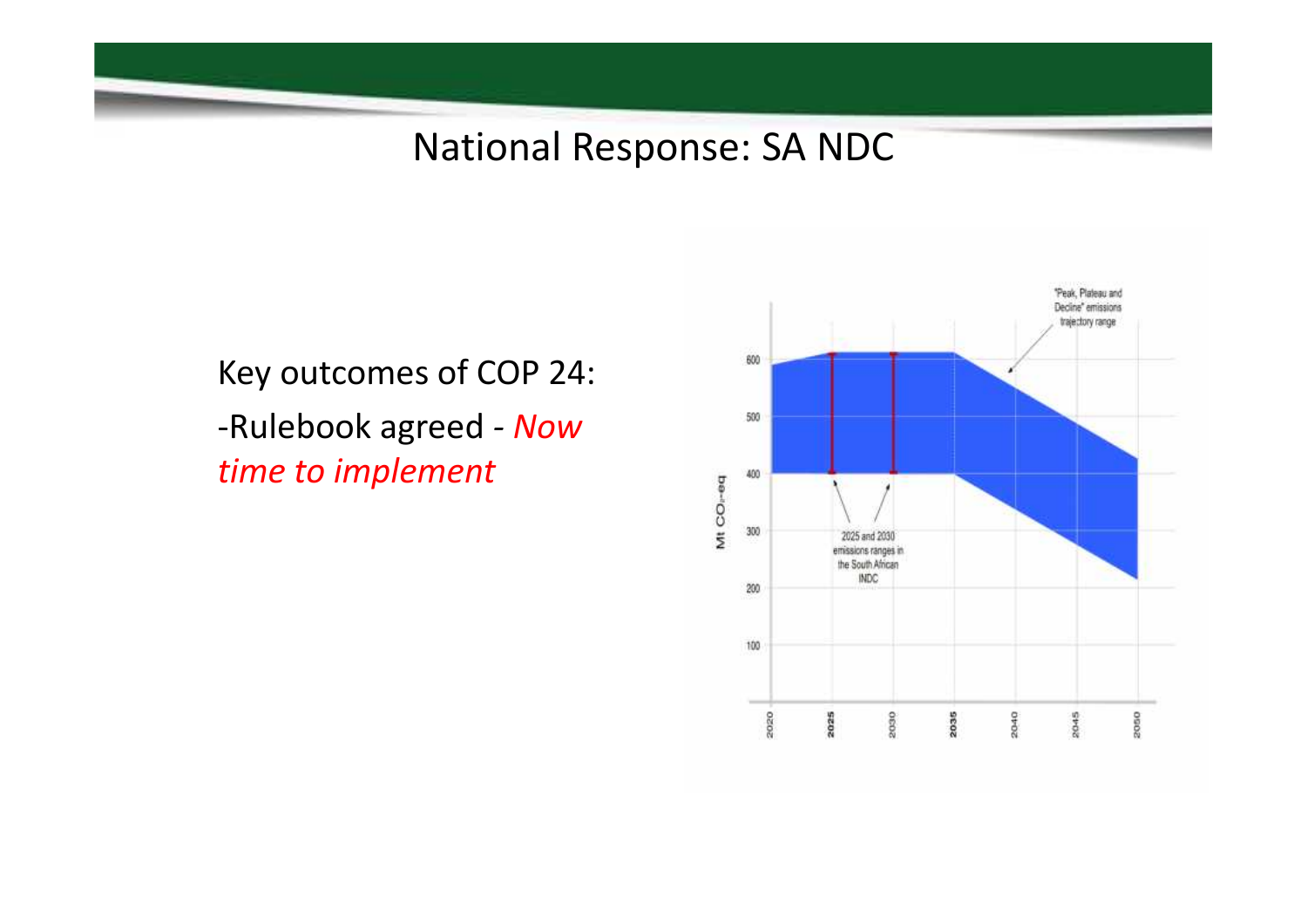## **National Response NDP…(1)**



• The NDP 2030 – energy

### sector that promotes:

- Economic growth and development through *adequate investment in energy infrastructure*
- Social equity through expanded *access to energy at affordable tariffs*
- Environmental sustainability through *efforts to reduce pollution and mitigate the effects of climate change*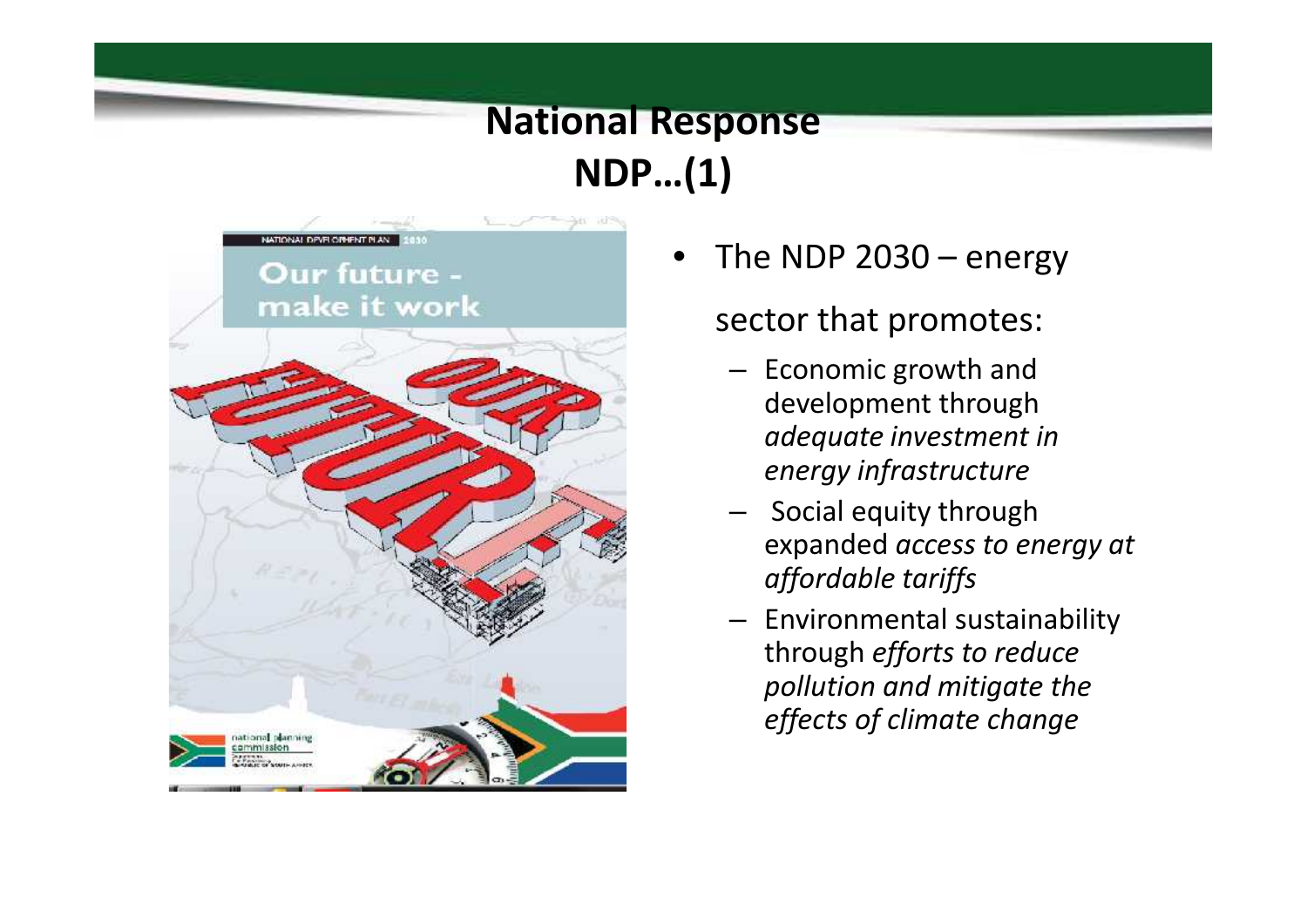## **National Response NCCRP….(2)**

### **VISION**

**Transition to a climate resilient and lower-carbon economy and society**

### **OBJECTIVE**

**Manage CC impacts through interventions that build & sustain SA's social, economic & environmental resilience**

**National Climate Change Response Policy**

### **OBJECTIVE**

**Make a fair contribution to the global effort to stabilize GHG concentrations……..**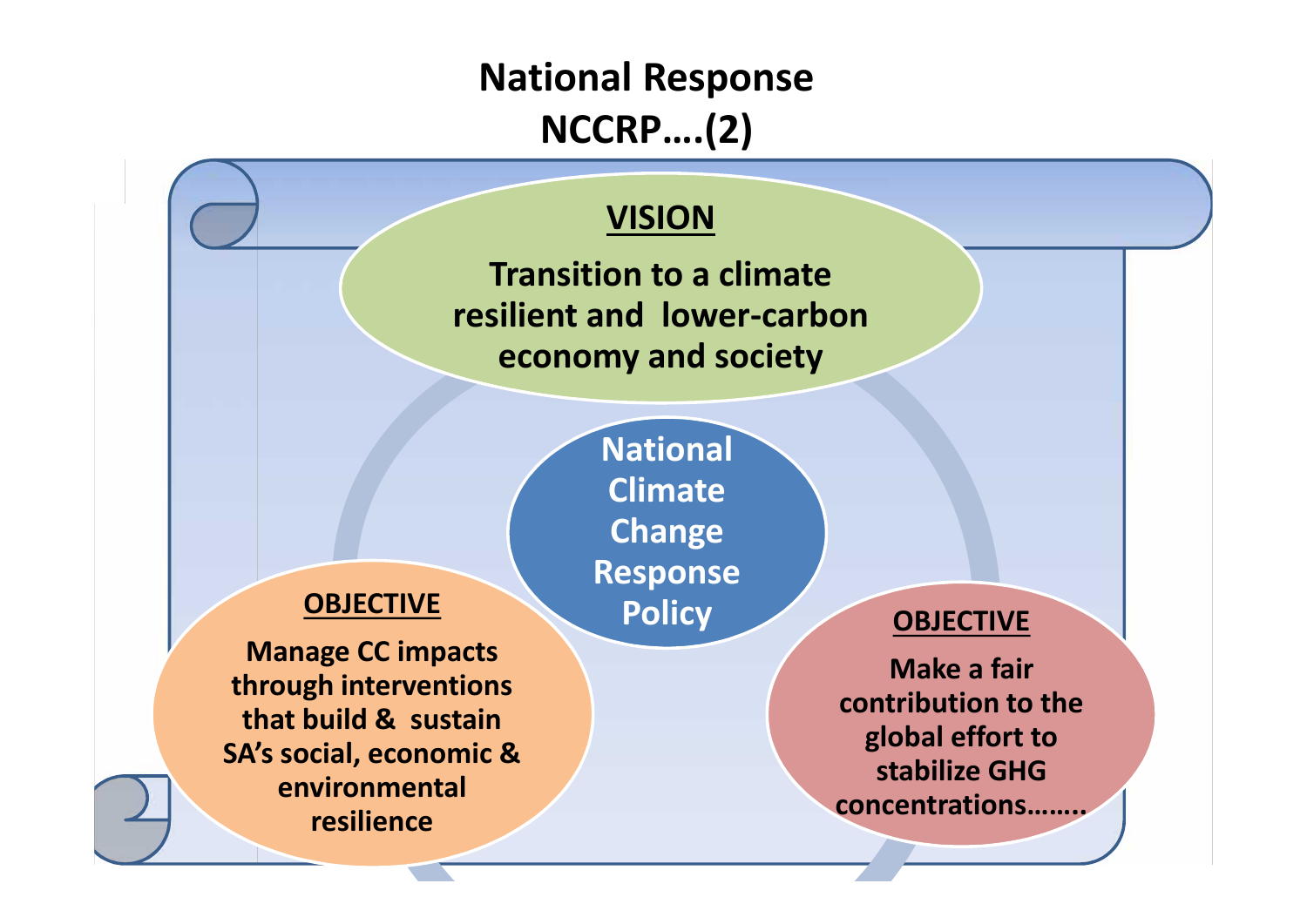### **National Response NCCRP…(3)**

- NCCRP prioritises interventions with significant socio-economic benefits
- Phased approach: Implementing first phase of the Mitigation System- 2016-2020
	- MPA, carbon budgets
- Mitigation System for the post-2020 period mandatory phase currently being developed
- Just Transition:
	- NPC Just transition process plan
		- National Employment Vulnerability Assessment
		- Sector Jobs Resilience Plans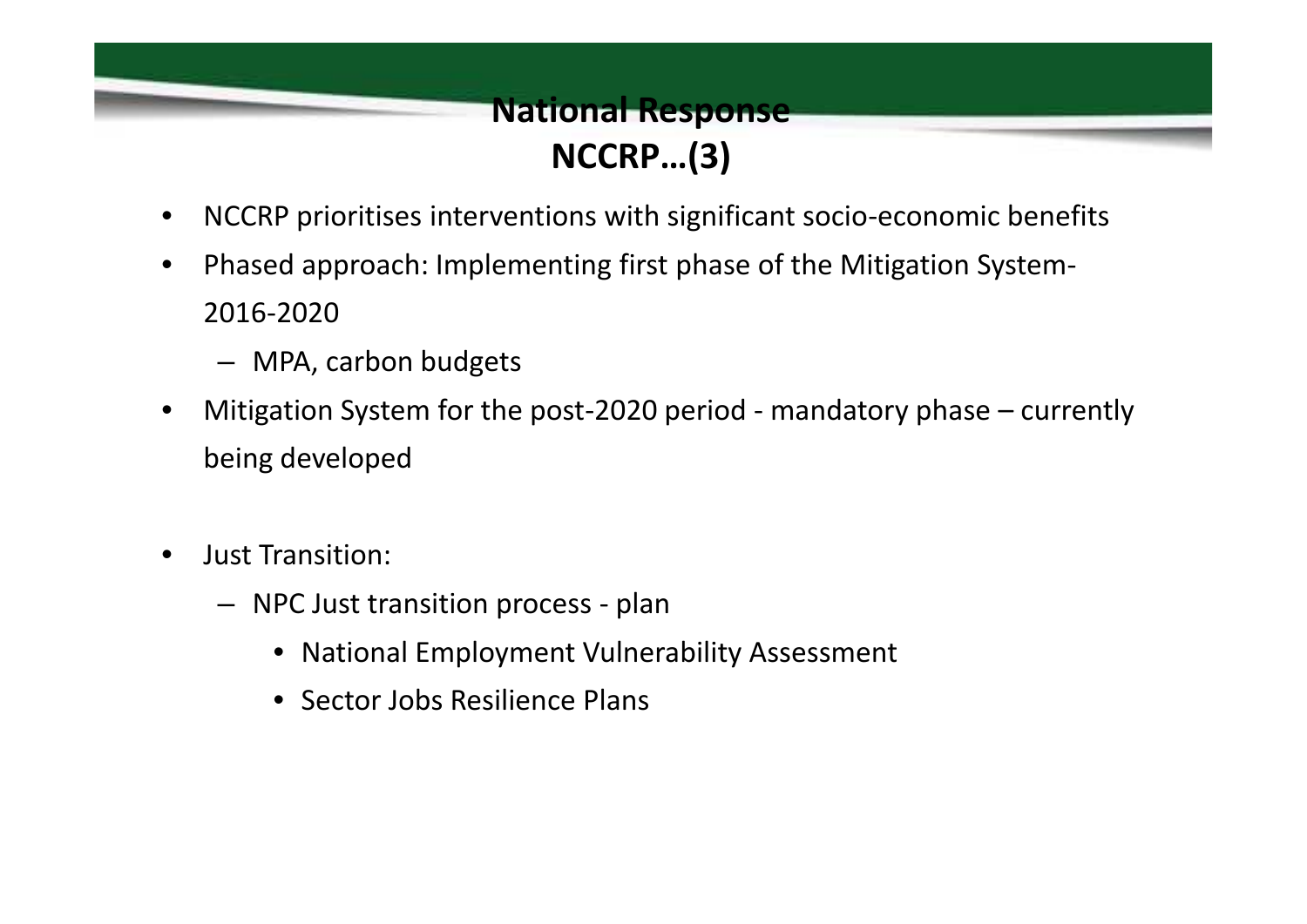## **National Response Climate Change Bill…(4)**

4 No. 41009 COVEDNMENT CAZETTE, GUINE 2040

#### **GOVERNMENT NOTICES • GOEWERMENTSKENN SGEWINGS**

DEPARTMENT OF ENVIRONMENTAL AFFAIRS

08 JUNE 2018

**CLIMATE CHANGE BILL, 2018** 

The Minister of Environmental Affairs, Dr Bomo Edna Edith Molewa, hereby publishes the Climate Change Bill, 2018 in the Schedule hereto, for public comment. Copies of the socio-coonomic fmpact assessment report and mamorandum of objects are available at www.environment.cov.za

Members of the public are invited to submit to the Minister, within 60 days of publication of this notice in the Gazette, written inputs or comments to the following addresses:

By post to: The Director General: Department of Environmental Affairs Attention: Ms Dineo Ngobeni Private Bag X447 Pretoria, DOD1

By hand at: Environment House, 473 Steve Biko Street, Arcadia, Pretoria, 0001.

By email to: Climate@environment.gov.za

Any inquiries in connection with the National Climate Change Bill, 2018 can be directed to Mr Tiou Ramaru at (012) 399 9252, and Ms Deborah Ramalope at (012) 399 9160

Public comments or inputs received after 08 August 2018 may not be considered.

- Legislative foundation for the country's **mitigation system**
- Future review and determination of the **national greenhouse gas emissions trajectory**
- Determination of **sectoral emissions targets** (SETs) –
	- **Energy & its subsectors, …..**
	- **emission constraint in the electricity plan**
- Provincial or municipal climate change response **implementation plan**
	- Aligned to sectoral priorities and targets
- **National Adaptation Strategy –** adaptation scenarios

0.580